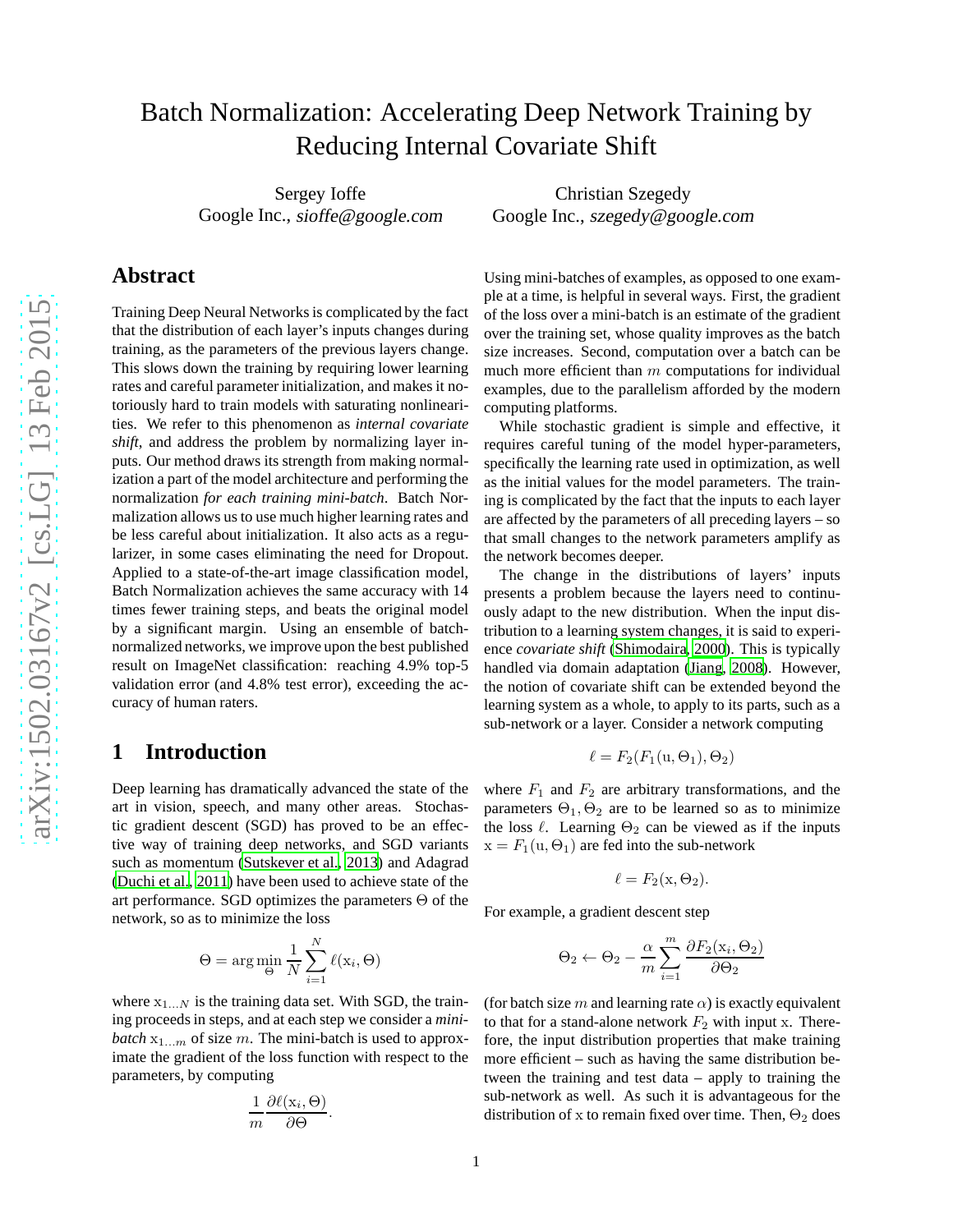not have to readjust to compensate for the change in the distribution of x.

Fixed distribution of inputs to a sub-network would have positive consequences for the layers *outside* the subnetwork, as well. Consider a layer with a sigmoid activation function  $z = g(Wu + b)$  where u is the layer input, the weight matrix  $W$  and bias vector  $b$  are the layer parameters to be learned, and  $g(x) = \frac{1}{1 + \exp(-x)}$ . As  $|x|$ increases,  $g'(x)$  tends to zero. This means that for all dimensions of  $x = Wu + b$  except those with small absolute values, the gradient flowing down to u will vanish and the model will train slowly. However, since x is affected by W, b and the parameters of all the layers below, changes to those parameters during training will likely move many dimensions of x into the saturated regime of the nonlinearity and slow down the convergence. This effect is amplified as the network depth increases. In practice, the saturation problem and the resulting vanishing gradients are usually addressed by using Rectified Linear Units [\(Nair & Hinton, 2010\)](#page-8-3)  $ReLU(x) = max(x, 0)$ , careful initialization [\(Bengio & Glorot, 2010](#page-7-1); [Saxe et al., 2013](#page-8-4)), and small learning rates. If, however, we could ensure that the distribution of nonlinearity inputs remains more stable as the network trains, then the optimizer would be less likely to get stuck in the saturated regime, and the training would accelerate.

We refer to the change in the distributions of internal nodes of a deep network, in the course of training, as *Internal Covariate Shift*. Eliminating it offers a promise of faster training. We propose a new mechanism, which we call *Batch Normalization*, that takes a step towards reducing internal covariate shift, and in doing so dramatically accelerates the training of deep neural nets. It accomplishes this via a normalization step that fixes the means and variances of layer inputs. Batch Normalization also has a beneficial effect on the gradient flow through the network, by reducing the dependence of gradients on the scale of the parameters or of their initial values. This allows us to use much higher learning rates without the risk of divergence. Furthermore, batch normalization regularizes the model and reduces the need for Dropout [\(Srivastava et al., 2014\)](#page-8-5). Finally, Batch Normalization makes it possible to use saturating nonlinearities by preventing the network from getting stuck in the saturated modes.

In Sec. [4.2,](#page-5-0) we apply Batch Normalization to the bestperforming ImageNet classification network, and show that we can match its performance using only 7% of the training steps, and can further exceed its accuracy by a substantial margin. Using an ensemble of such networks trained with Batch Normalization, we achieve the top-5 error rate that improves upon the best known results on ImageNet classification.

## **2 Towards Reducing Internal Covariate Shift**

We define *Internal Covariate Shift* as the change in the distribution of network activations due to the change in network parameters during training. To improve the training, we seek to reduce the internal covariate shift. By fixing the distribution of the layer inputs x as the training progresses, we expect to improve the training speed. It has been long known [\(LeCun et al.](#page-8-6), [1998b;](#page-8-6) [Wiesler & Ney,](#page-8-7) [2011\)](#page-8-7) that the network training converges faster if its inputs are whitened – i.e., linearly transformed to have zero means and unit variances, and decorrelated. As each layer observes the inputs produced by the layers below, it would be advantageous to achieve the same whitening of the inputs of each layer. By whitening the inputs to each layer, we would take a step towards achieving the fixed distributions of inputs that would remove the ill effects of the internal covariate shift.

We could consider whitening activations at every training step or at some interval, either by modifying the network directly or by changing the parameters of the optimization algorithm to depend on the network activation values [\(Wiesler et al., 2014;](#page-8-8) [Raiko et al.](#page-8-9), [2012](#page-8-9); [Povey et al.](#page-8-10), [2014;](#page-8-10) [Desjardins & Kavukcuoglu\)](#page-7-2). However, if these modifications are interspersed with the optimization steps, then the gradient descent step may attempt to update the parameters in a way that requires the normalization to be updated, which reduces the effect of the gradient step. For example, consider a layer with the input  $u$  that adds the learned bias  $b$ , and normalizes the result by subtracting the mean of the activation computed over the training data:  $\hat{x} = x - E[x]$  where  $x = u + b$ ,  $\mathcal{X} = \{x_{1...N}\}\$ is the set of values of x over the training set, and  $E[x] = \frac{1}{N} \sum_{i=1}^{N} x_i$ . If a gradient descent step ignores the dependence of  $E[x]$  on b, then it will update  $b \leftarrow b + \Delta b$ , where  $\Delta b \propto -\partial \ell / \partial \hat{x}$ . Then  $u + (b + \Delta b) - E[u + (b + \Delta b)] = u + b - E[u + b].$ Thus, the combination of the update to  $b$  and subsequent change in normalization led to no change in the output of the layer nor, consequently, the loss. As the training continues, b will grow indefinitely while the loss remains fixed. This problem can get worse if the normalization not only centers but also scales the activations. We have observed this empirically in initial experiments, where the model blows up when the normalization parameters are computed outside the gradient descent step.

The issue with the above approach is that the gradient descent optimization does not take into account the fact that the normalization takes place. To address this issue, we would like to ensure that, for any parameter values, the network *always* produces activations with the desired distribution. Doing so would allow the gradient of the loss with respect to the model parameters to account for the normalization, and for its dependence on the model parameters Θ. Let again x be a layer input, treated as a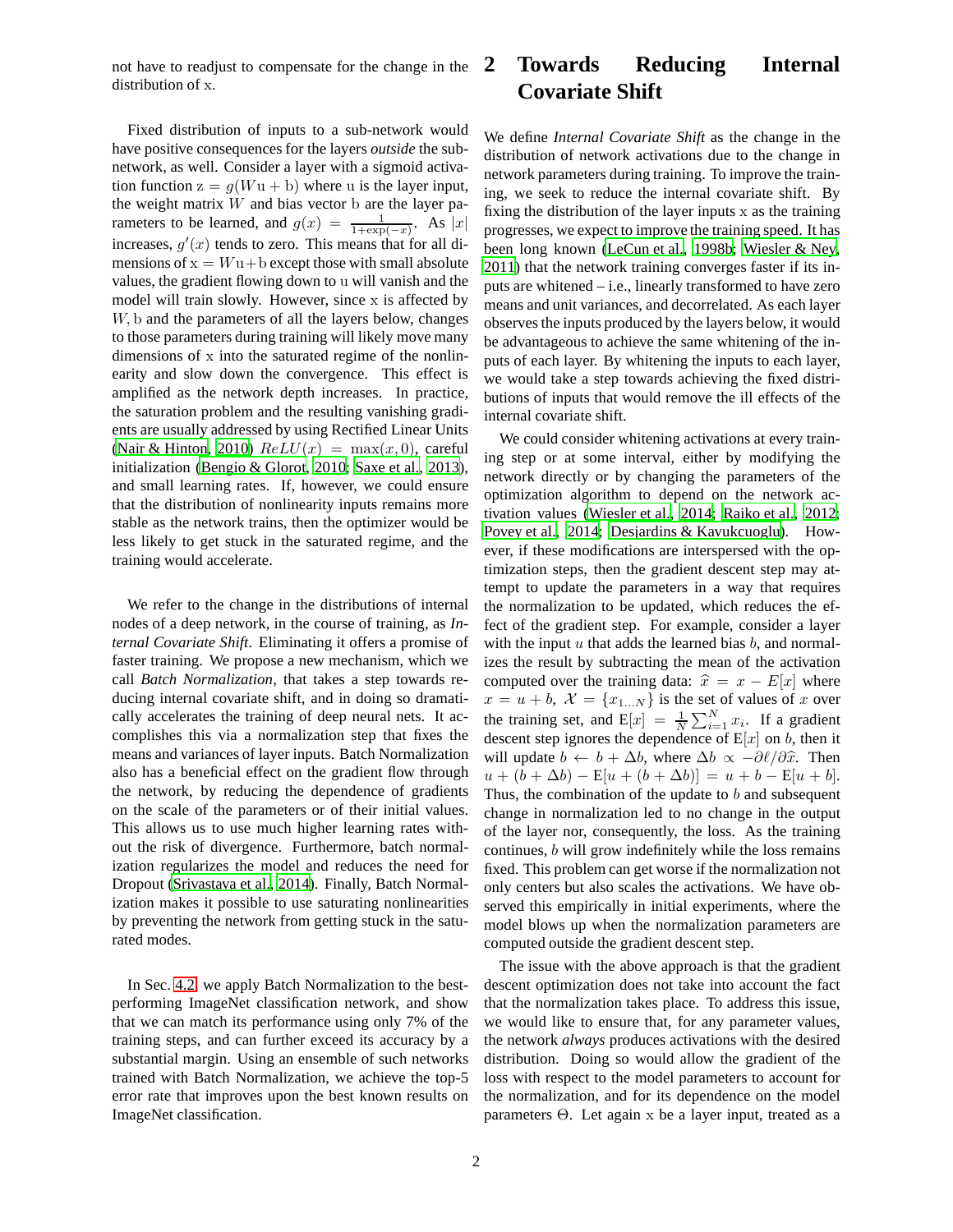vector, and  $X$  be the set of these inputs over the training data set. The normalization can then be written as a transformation

$$
\widehat{\mathbf{x}} = \text{Norm}(\mathbf{x}, \mathcal{X})
$$

which depends not only on the given training example x but on all examples  $X$  – each of which depends on  $\Theta$  if x is generated by another layer. For backpropagation, we would need to compute the Jacobians

$$
\frac{\partial \text{Norm}(\mathbf{x}, \mathcal{X})}{\partial \mathbf{x}} \text{ and } \frac{\partial \text{Norm}(\mathbf{x}, \mathcal{X})}{\partial \mathcal{X}};
$$

ignoring the latter term would lead to the explosion described above.

Within this framework, whitening the layer inputs is complicated. One reason is that it would require a computation of covariance matrices over the training data; this would be hard to accomplish in a stochastic gradient descent setup. A more fundamental problem is that the normalization Norm $(x, \mathcal{X})$  would include the computation of the Singular Value Decomposition of  $X$ , which is not a continuous function of  $\chi$  [\(O'Neil, 2005\)](#page-8-11). So,  $\frac{\partial \text{Norm}(x, \mathcal{X})}{\partial \mathcal{X}}$ cannot be computed everywhere – and is expensive to compute where it can be. This motivates us to seek an alternative that performs input normalization in a way that is differentiable and does not require the analysis of the entire training set after every parameter update.

Some of the previous approaches (e.g. [\(Lyu & Simoncelli, 2008\)](#page-8-12)) use statistics computed over a single training example, or, in the case of image networks, over different feature maps at a given location. However, this changes the representation ability of a network by discarding the absolute scale of activations. We want to a preserve the information in the network, by normalizing the activations in a training example relative to the statistics of the entire training data.

## **3 Normalization via Mini-Batch Statistics**

Since the full whitening of each layer's inputs is costly and not everywhere differentiable, we make two necessary simplifications. The first is that instead of whitening the features in layer inputs and outputs jointly, we will normalize each scalar feature independently, by making it have the mean of zero and the variance of 1. For a layer with *d*-dimensional input  $x = (x^{(1)} \dots x^{(d)})$ , we will normalize each dimension

$$
\widehat{x}^{(k)} = \frac{x^{(k)} - \mathbf{E}[x^{(k)}]}{\sqrt{\mathbf{Var}[x^{(k)}]}}
$$

where the expectation and variance are computed over the training data set. As shown in [\(LeCun et al., 1998b\)](#page-8-6), such normalization speeds up convergence, even when the features are not decorrelated.

Note that simply normalizing each input of a layer may change what the layer can represent. For instance, normalizing the inputs of a sigmoid would constrain them to the linear regime of the nonlinearity. To address this, we make sure that *the transformation inserted in the network can represent the identity transform*. To accomplish this, we introduce, for each activation  $x^{(k)}$ , a pair of parameters  $\gamma^{(k)}$ ,  $\beta^{(k)}$ , which scale and shift the normalized value:

$$
y^{(k)} = \gamma^{(k)}\widehat{x}^{(k)} + \beta^{(k)}
$$

.

These parameters are learned along with the original model parameters, and restore the representation power of the network. Indeed, by setting  $\gamma^{(k)} = \sqrt{\text{Var}[x^{(k)}]}$  and  $\beta^{(k)} = E[x^{(k)}]$ , we could recover the original activations, if that were the optimal thing to do.

In the batch setting where each training step is based on the entire training set, we would use the whole set to normalize activations. However, this is impractical when using stochastic optimization. Therefore, we make the second simplification: since we use mini-batches in stochastic gradient training, *each mini-batch produces estimates of the mean and variance* of each activation. This way, the statistics used for normalization can fully participate in the gradient backpropagation.

Consider a mini-batch  $\beta$  of size m. Since the normalization is applied to each activation independently, let us focus on a particular activation  $x^{(k)}$  and omit k for clarity. We have  $m$  values of this activation in the mini-batch,

$$
\mathcal{B} = \{x_{1...m}\}.
$$

Let the normalized values be  $\hat{x}_{1...m}$ , and their linear transformations be  $y_{1...m}$ . We refer to the transform

$$
BN_{\gamma,\beta}: x_{1...m} \to y_{1...m}
$$

as the *Batch Normalizing Transform*. We present the BN Transform in Algorithm [1.](#page-2-0) In the algorithm,  $\epsilon$  is a constant added to the mini-batch variance for numerical stability.

<span id="page-2-0"></span>**Input:** Values of *x* over a mini-batch: 
$$
B = \{x_{1...m}\};
$$
  
\nParameters to be learned:  $\gamma, \beta$   
\n**Output:**  $\{y_i = \text{BN}_{\gamma,\beta}(x_i)\}$   
\n $\mu_B \leftarrow \frac{1}{m} \sum_{i=1}^m x_i$  // mini-batch mean  
\n $\sigma_B^2 \leftarrow \frac{1}{m} \sum_{i=1}^m (x_i - \mu_B)^2$  // mini-batch variance  
\n $\widehat{x}_i \leftarrow \frac{x_i - \mu_B}{\sqrt{\sigma_B^2 + \epsilon}}$  // normalize  
\n $y_i \leftarrow \gamma \widehat{x}_i + \beta \equiv \text{BN}_{\gamma,\beta}(x_i)$  // scale and shift

**Algorithm 1:** Batch Normalizing Transform, applied to activation  $x$  over a mini-batch.

The BN transform can be added to a network to manipulate any activation. In the notation  $y = BN_{\gamma,\beta}(x)$ , we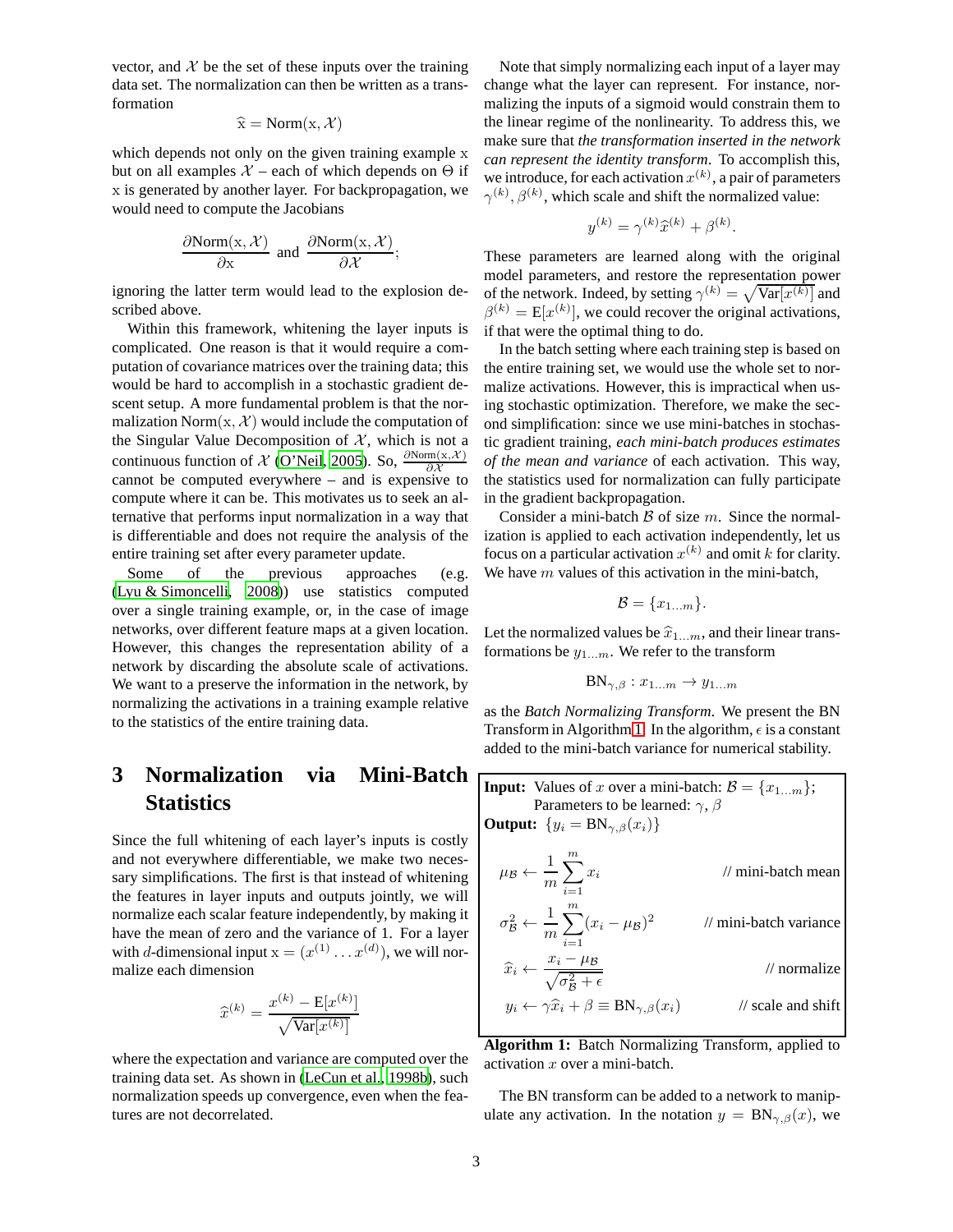indicate that the parameters  $\gamma$  and  $\beta$  are to be learned, but it should be noted that the BN transform does not independently process the activation in each training example. Rather,  $BN_{\gamma,\beta}(x)$  depends both on the training example *and the other examples in the mini-batch*. The scaled and shifted values  $y$  are passed to other network layers. The normalized activations  $\hat{x}$  are internal to our transformation, but their presence is crucial. The distributions of values of any  $\hat{x}$  has the expected value of 0 and the variance of 1, as long as the elements of each mini-batch are sampled from the same distribution, and  $\sum_{i=1}^{m} \hat{x}_i = 0$  and  $\frac{1}{m} \sum_{i=1}^{m} \hat{x}_i^2 = 1$ , and taking expecif we neglect  $\epsilon$ . This can be seen by observing that tations. Each normalized activation  $\hat{x}^{(k)}$  can be viewed as an input to a sub-network composed of the linear transform  $y^{(k)} = \gamma^{(k)} \hat{x}^{(k)} + \beta^{(k)}$ , followed by the other processing done by the original network. These sub-network inputs all have fixed means and variances, and although the joint distribution of these normalized  $\hat{x}^{(k)}$  can change over the course of training, we expect that the introduction of normalized inputs accelerates the training of the sub-network and, consequently, the network as a whole.

During training we need to backpropagate the gradient of loss  $\ell$  through this transformation, as well as compute the gradients with respect to the parameters of the BN transform. We use chain rule, as follows (before simplification):

$$
\frac{\partial \ell}{\partial \hat{x}_i} = \frac{\partial \ell}{\partial y_i} \cdot \gamma
$$
\n
$$
\frac{\partial \ell}{\partial \sigma_B^2} = \sum_{i=1}^m \frac{\partial \ell}{\partial \hat{x}_i} \cdot (x_i - \mu_B) \cdot \frac{-1}{2} (\sigma_B^2 + \epsilon)^{-3/2}
$$
\n
$$
\frac{\partial \ell}{\partial \mu_B} = \left( \sum_{i=1}^m \frac{\partial \ell}{\partial \hat{x}_i} \cdot \frac{-1}{\sqrt{\sigma_B^2 + \epsilon}} \right) + \frac{\partial \ell}{\partial \sigma_B^2} \cdot \frac{\sum_{i=1}^m -2(x_i - \mu_B)}{m}
$$
\n
$$
\frac{\partial \ell}{\partial x_i} = \frac{\partial \ell}{\partial \hat{x}_i} \cdot \frac{1}{\sqrt{\sigma_B^2 + \epsilon}} + \frac{\partial \ell}{\partial \sigma_B^2} \cdot \frac{2(x_i - \mu_B)}{m} + \frac{\partial \ell}{\partial \mu_B} \cdot \frac{1}{m}
$$
\n
$$
\frac{\partial \ell}{\partial \gamma} = \sum_{i=1}^m \frac{\partial \ell}{\partial y_i} \cdot \hat{x}_i
$$
\n
$$
\frac{\partial \ell}{\partial \beta} = \sum_{i=1}^m \frac{\partial \ell}{\partial y_i}
$$

Thus, BN transform is a differentiable transformation that introduces normalized activations into the network. This ensures that as the model is training, layers can continue learning on input distributions that exhibit less internal covariate shift, thus accelerating the training. Furthermore, the learned affine transform applied to these normalized activations allows the BN transform to represent the identity transformation and preserves the network capacity.

#### <span id="page-3-1"></span>**3.1 Training and Inference with Batch-Normalized Networks**

To *Batch-Normalize* a network, we specify a subset of activations and insert the BN transform for each of them, according to Alg. [1.](#page-2-0) Any layer that previously received x as the input, now receives  $BN(x)$ . A model employing Batch Normalization can be trained using batch gradient descent, or Stochastic Gradient Descent with a mini-batch size  $m > 1$ , or with any of its variants such as Adagrad

[\(Duchi et al., 2011](#page-7-0)). The normalization of activations that depends on the mini-batch allows efficient training, but is neither necessary nor desirable during inference; we want the output to depend only on the input, deterministically. For this, once the network has been trained, we use the normalization

$$
\widehat{x} = \frac{x - \mathbf{E}[x]}{\sqrt{\text{Var}[x] + \epsilon}}
$$

using the population, rather than mini-batch, statistics. Neglecting  $\epsilon$ , these normalized activations have the same mean 0 and variance 1 as during training. We use the unbiased variance estimate  $Var[x] = \frac{m}{m-1} \cdot E_{\mathcal{B}}[\sigma_{\mathcal{B}}^2]$ , where the expectation is over training mini-batches of size m and  $\sigma_B^2$  are their sample variances. Using moving averages instead, we can track the accuracy of a model as it trains. Since the means and variances are fixed during inference, the normalization is simply a linear transform applied to each activation. It may further be composed with the scaling by  $\gamma$  and shift by  $\beta$ , to yield a single linear transform that replaces  $BN(x)$ . Algorithm [2](#page-3-0) summarizes the procedure for training batch-normalized networks.

<span id="page-3-0"></span>**Input:** Network <sup>N</sup> with trainable parameters Θ; subset of activations  $\{x^{(k)}\}_{k=1}^K$ **Output:** Batch-normalized network for inference,  $N_{\text{BN}}^{\text{inf}}$ 1:  $N_{\text{BN}}^{\text{tr}} \leftarrow N$  // Training BN network 2: **for**  $k = 1...K$  **do** 3: Add transformation  $y^{(k)} = BN_{\gamma^{(k)}, \beta^{(k)}}(x^{(k)})$  to  $N_{\rm BN}^{\rm tr}$  (Alg. [1\)](#page-2-0) 4: Modify each layer in  $N_{\text{BN}}^{\text{tr}}$  with input  $x^{(k)}$  to take  $y^{(k)}$  instead 5: **end for** 6: Train  $N_{\rm BN}^{\rm tr}$  to optimize the parameters  $\Theta \cup$  $\{\gamma^{(k)}, \beta^{(k)}\}_{k=1}^K$ 7:  $N_{\text{BN}}^{\text{inf}} \leftarrow N_{\text{BN}}^{\text{tr}}$  // Inference BN network with frozen // parameters 8: **for**  $k = 1...K$  **do** 9: // For clarity,  $x \equiv x^{(k)}$ ,  $\gamma \equiv \gamma^{(k)}$ ,  $\mu_{\mathcal{B}} \equiv \mu_{\mathcal{B}}^{(k)}$ , etc. 10: Process multiple training mini-batches  $\beta$ , each of size  $m$ , and average over them:  $E[x] \leftarrow E_{\mathcal{B}}[\mu_{\mathcal{B}}]$  $\text{Var}[x] \leftarrow \frac{m}{m-1} \text{E}_{\mathcal{B}}[\sigma_{\mathcal{B}}^2]$ 11: In  $N_{\text{BN}}^{\text{inf}}$ , replace the transform  $y = \text{BN}_{\gamma,\beta}(x)$  with  $y = \frac{\gamma}{\sqrt{\text{Var}}$  $\frac{\gamma}{\text{Var}[x]+\epsilon} \cdot x + \big(\beta - \frac{\gamma \operatorname{E}[x]}{\sqrt{\text{Var}[x]}}\big)$  $\frac{\gamma E[x]}{\text{Var}[x]+\epsilon}$ 12: **end for Algorithm 2:** Training a Batch-Normalized Network

### <span id="page-3-2"></span>**3.2 Batch-Normalized Convolutional Networks**

Batch Normalization can be applied to any set of activations in the network. Here, we focus on transforms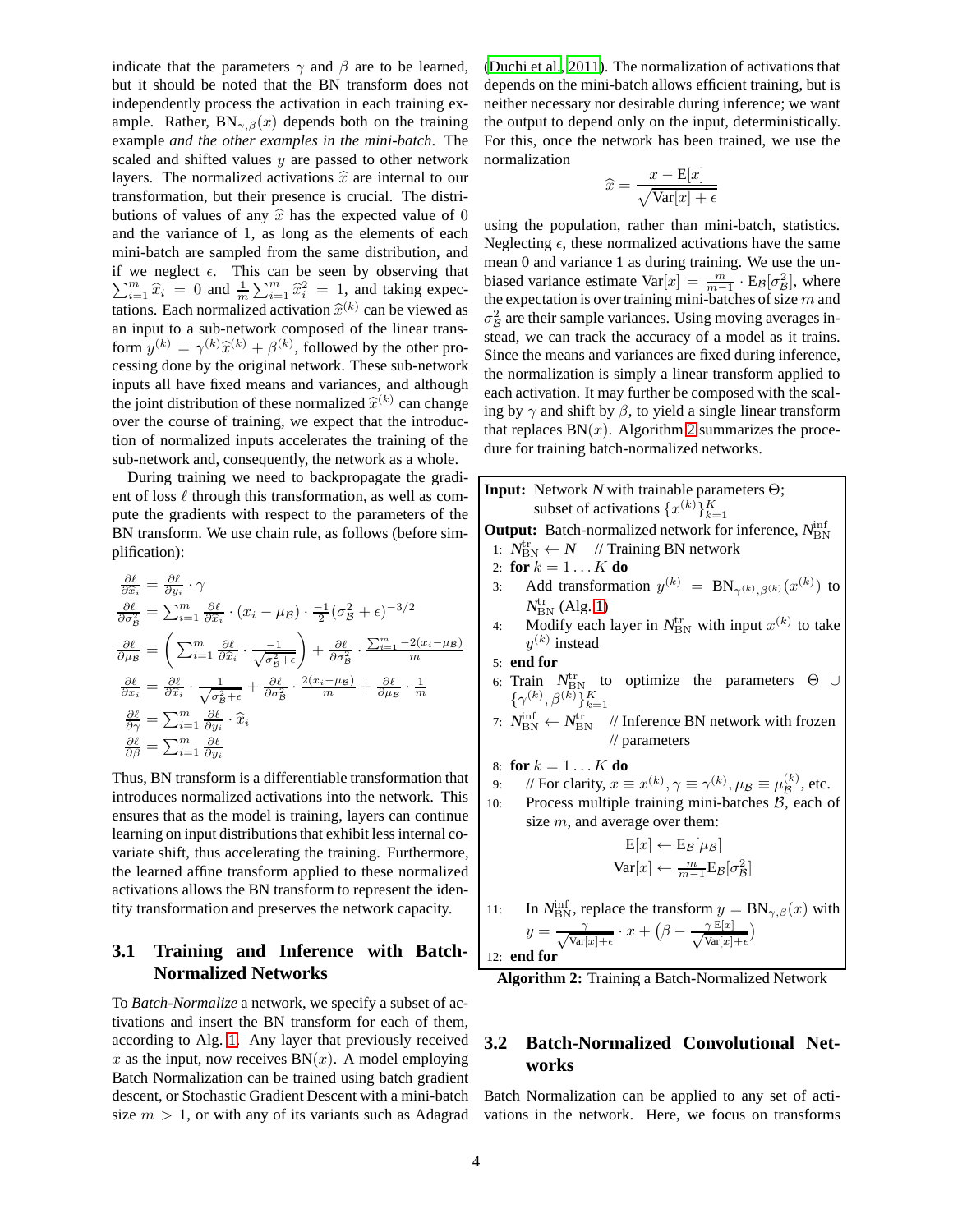that consist of an affine transformation followed by an element-wise nonlinearity:

$$
z = g(Wu + b)
$$

where W and b are learned parameters of the model, and  $g(\cdot)$  is the nonlinearity such as sigmoid or ReLU. This formulation covers both fully-connected and convolutional layers. We add the BN transform immediately before the nonlinearity, by normalizing  $x = Wu + b$ . We could have also normalized the layer inputs u, but since u is likely the output of another nonlinearity, the shape of its distribution is likely to change during training, and constraining its first and second moments would not eliminate the covariate shift. In contrast,  $Wu + b$  is more likely to have a symmetric, non-sparse distribution, that is "more Gaus-sian" (Hyvärinen & Oja, [2000](#page-8-13)); normalizing it is likely to produce activations with a stable distribution.

Note that, since we normalize  $Wu + b$ , the bias b can be ignored since its effect will be canceled by the subsequent mean subtraction (the role of the bias is subsumed by  $\beta$  in Alg. [1\)](#page-2-0). Thus,  $z = g(Wu + b)$  is replaced with

$$
z = g(BN(Wu))
$$

where the BN transform is applied independently to each dimension of  $x = Wu$ , with a separate pair of learned parameters  $\gamma^{(k)}$ ,  $\beta^{(k)}$  per dimension.

For convolutional layers, we additionally want the normalization to obey the convolutional property – so that different elements of the same feature map, at different locations, are normalized in the same way. To achieve this, we jointly normalize all the activations in a mini-batch, over all locations. In Alg. [1,](#page-2-0) we let  $B$  be the set of all values in a feature map across both the elements of a mini-batch and spatial locations – so for a mini-batch of size m and feature maps of size  $p \times q$ , we use the effective mini-batch of size  $m' = |\mathcal{B}| = m \cdot p q$ . We learn a pair of parameters  $\gamma^{(k)}$  and  $\beta^{(k)}$  per feature map, rather than per activation. Alg. [2](#page-3-0) is modified similarly, so that during inference the BN transform applies the same linear transformation to each activation in a given feature map.

### <span id="page-4-0"></span>**3.3 Batch Normalization enables higher learning rates**

In traditional deep networks, too-high learning rate may result in the gradients that explode or vanish, as well as getting stuck in poor local minima. Batch Normalization helps address these issues. By normalizing activations throughout the network, it prevents small changes to the parameters from amplifying into larger and suboptimal changes in activations in gradients; for instance, it prevents the training from getting stuck in the saturated regimes of nonlinearities.

Batch Normalization also makes training more resilient to the parameter scale. Normally, large learning rates may increase the scale of layer parameters, which then amplify the gradient during backpropagation and lead to the model explosion. However, with Batch Normalization, backpropagation through a layer is unaffected by the scale of its parameters. Indeed, for a scalar a,

$$
BN(Wu) = BN((aW)u)
$$

and we can show that

$$
\frac{\partial \textrm{BN}((aW)u)}{\partial u} = \frac{\partial \textrm{BN}(Wu)}{\partial u} \n\frac{\partial \textrm{BN}((aW)u)}{\partial (aW)} = \frac{1}{a} \cdot \frac{\partial \textrm{BN}(Wu)}{\partial W}
$$

The scale does not affect the layer Jacobian nor, consequently, the gradient propagation. Moreover, larger weights lead to *smaller* gradients, and Batch Normalization will stabilize the parameter growth.

We further conjecture that Batch Normalization may lead the layer Jacobians to have singular values close to 1, which is known to be beneficial for training [\(Saxe et al.,](#page-8-4) [2013\)](#page-8-4). Consider two consecutive layers with normalized inputs, and the transformation between these normalized vectors:  $\hat{z} = F(\hat{x})$ . If we assume that  $\hat{x}$  and  $\hat{z}$  are Gaussian and uncorrelated, and that  $F(\hat{x}) \approx J\hat{x}$  is a linear transformation for the given model parameters, then both  $\hat{x}$  and  $\hat{z}$ have unit covariances, and  $I = \text{Cov}[\hat{z}] = J \text{Cov}[\hat{x}] J^T =$  $JJ^T$ . Thus,  $JJ^T = I$ , and so all singular values of J are equal to 1, which preserves the gradient magnitudes during backpropagation. In reality, the transformation is not linear, and the normalized values are not guaranteed to be Gaussian nor independent, but we nevertheless expect Batch Normalization to help make gradient propagation better behaved. The precise effect of Batch Normalization on gradient propagation remains an area of further study.

### <span id="page-4-1"></span>**3.4 Batch Normalization regularizes the model**

When training with Batch Normalization, a training example is seen in conjunction with other examples in the mini-batch, and the training network no longer producing deterministic values for a given training example. In our experiments, we found this effect to be advantageous to the generalization of the network. Whereas Dropout [\(Srivastava et al., 2014\)](#page-8-5) is typically used to reduce overfitting, in a batch-normalized network we found that it can be either removed or reduced in strength.

## **4 Experiments**

#### **4.1 Activations over time**

To verify the effects of internal covariate shift on training, and the ability of Batch Normalization to combat it, we considered the problem of predicting the digit class on the MNIST dataset [\(LeCun et al.](#page-8-14), [1998a\)](#page-8-14). We used a very simple network, with a 28x28 binary image as input, and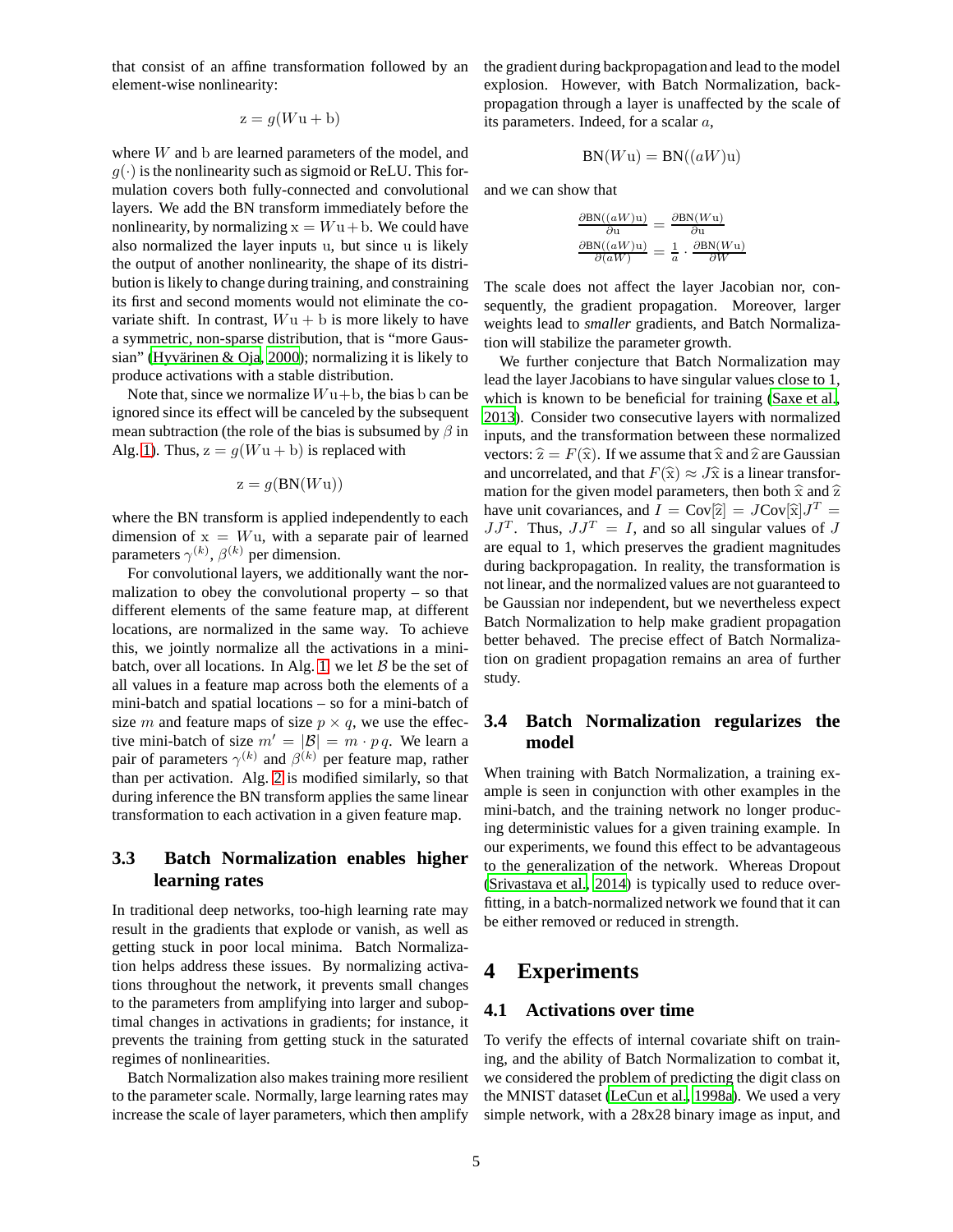

<span id="page-5-1"></span>Figure 1: (a) *The test accuracy of the MNIST network trained with and without Batch Normalization, vs. the number of training steps. Batch Normalization helps the network train faster and achieve higher accuracy.* (b, c) *The evolution of input distributions to a typical sigmoid, over the course of training, shown as* {15, 50, 85}*th percentiles. Batch Normalization makes the distribution more stable and reduces the internal covariate shift.*

3 fully-connected hidden layers with 100 activations each. Each hidden layer computes  $y = g(Wu+b)$  with sigmoid nonlinearity, and the weights  $W$  initialized to small random Gaussian values. The last hidden layer is followed by a fully-connected layer with 10 activations (one per class) and cross-entropy loss. We trained the network for 50000 steps, with 60 examples per mini-batch. We added Batch Normalization to each hidden layer of the network, as in Sec. [3.1.](#page-3-1) We were interested in the comparison between the baseline and batch-normalized networks, rather than achieving the state of the art performance on MNIST (which the described architecture does not).

Figure [1\(](#page-5-1)a) shows the fraction of correct predictions by the two networks on held-out test data, as training progresses. The batch-normalized network enjoys the higher test accuracy. To investigate why, we studied inputs to the sigmoid, in the original network <sup>N</sup> and batchnormalized network  $N^{\rm tr}_{\rm BN}$  (Alg. [2\)](#page-3-0) over the course of training. In Fig. [1\(](#page-5-1)b,c) we show, for one typical activation from the last hidden layer of each network, how its distribution evolves. The distributions in the original network change significantly over time, both in their mean and the variance, which complicates the training of the subsequent layers. In contrast, the distributions in the batchnormalized network are much more stable as training progresses, which aids the training.

#### <span id="page-5-0"></span>**4.2 ImageNet classification**

We applied Batch Normalization to a new variant of the Inception network [\(Szegedy et al.](#page-8-15), [2014](#page-8-15)), trained on the ImageNet classification task [\(Russakovsky et al., 2014](#page-8-16)). The network has a large number of convolutional and pooling layers, with a softmax layer to predict the image class, out of 1000 possibilities. Convolutional layers use ReLU as the nonlinearity. The main difference to the net-work described in [\(Szegedy et al.](#page-8-15), [2014\)](#page-8-15) is that the  $5 \times 5$ convolutional layers are replaced by two consecutive layers of  $3 \times 3$  convolutions with up to 128 filters. The network contains  $13.6 \cdot 10^6$  parameters, and, other than the top softmax layer, has no fully-connected layers. More details are given in the Appendix. We refer to this model as Inception in the rest of the text. The model was trained using a version of Stochastic Gradient Descent with momentum [\(Sutskever et al., 2013\)](#page-8-0), using the mini-batch size of 32. The training was performed using a large-scale, distributed architecture (similar to [\(Dean et al., 2012\)](#page-7-3)). All networks are evaluated as training progresses by computing the validation accuracy @1, i.e. the probability of predicting the correct label out of 1000 possibilities, on a held-out set, using a single crop per image.

In our experiments, we evaluated several modifications of Inception with Batch Normalization. In all cases, Batch Normalization was applied to the input of each nonlinearity, in a convolutional way, as described in section [3.2,](#page-3-2) while keeping the rest of the architecture constant.

#### <span id="page-5-2"></span>**4.2.1 Accelerating BN Networks**

Simply adding Batch Normalization to a network does not take full advantage of our method. To do so, we further changed the network and its training parameters, as follows:

*Increase learning rate.* In a batch-normalized model, we have been able to achieve a training speedup from higher learning rates, with no ill side effects (Sec. [3.3\)](#page-4-0).

*Remove Dropout.* As described in Sec. [3.4,](#page-4-1) Batch Normalization fulfills some of the same goals as Dropout. Removing Dropout from Modified BN-Inception speeds up training, without increasing overfitting.

*Reduce the*  $L_2$  *weight regularization.* While in Inception an  $L_2$  loss on the model parameters controls overfitting, in Modified BN-Inception the weight of this loss is reduced by a factor of 5. We find that this improves the accuracy on the held-out validation data.

*Accelerate the learning rate decay.* In training Inception, learning rate was decayed exponentially. Because our network trains faster than Inception, we lower the learning rate 6 times faster.

*Remove Local Response Normalization* While Inception and other networks [\(Srivastava et al.](#page-8-5), [2014\)](#page-8-5) benefit from it, we found that with Batch Normalization it is not necessary.

*Shuffle training examples more thoroughly.* We enabled within-shard shuffling of the training data, which prevents the same examples from always appearing in a mini-batch together. This led to about 1% improvements in the validation accuracy, which is consistent with the view of Batch Normalization as a regularizer (Sec. [3.4\)](#page-4-1): the randomization inherent in our method should be most beneficial when it affects an example differently each time it is seen.

*Reduce the photometric distortions.* Because batchnormalized networks train faster and observe each training example fewer times, we let the trainer focus on more "real" images by distorting them less.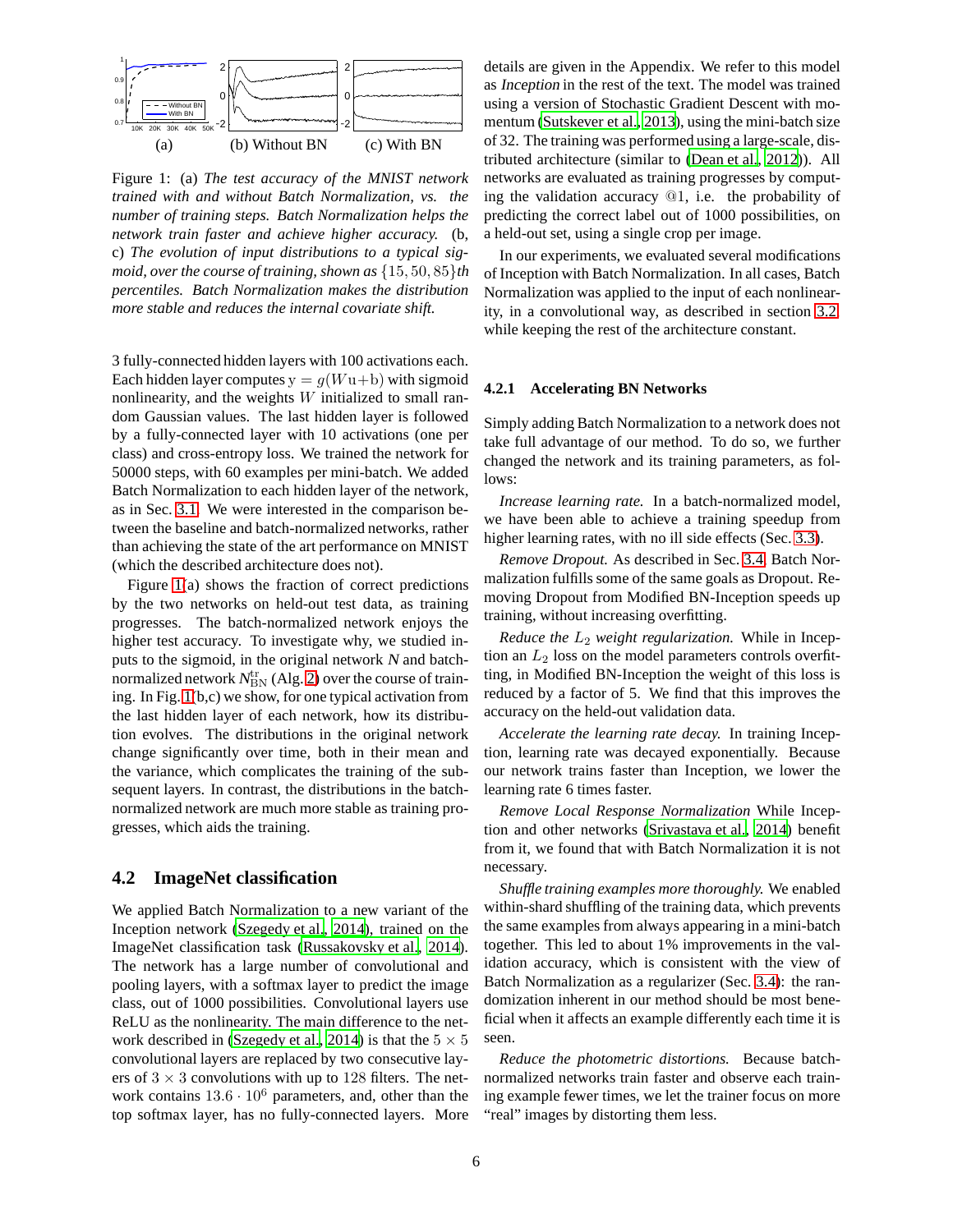

<span id="page-6-0"></span>Figure 2: *Single crop validation accuracy of Inception and its batch-normalized variants, vs. the number of training steps.*

#### **4.2.2 Single-Network Classification**

We evaluated the following networks, all trained on the LSVRC2012 training data, and tested on the validation data:

Inception: the network described at the beginning of Section [4.2,](#page-5-0) trained with the initial learning rate of 0.0015.

BN-Baseline: Same as Inception with Batch Normalization before each nonlinearity.

BN-x5: Inception with Batch Normalization and the modifications in Sec. [4.2.1.](#page-5-2) The initial learning rate was increased by a factor of 5, to 0.0075. The same learning rate increase with original Inception caused the model parameters to reach machine infinity.

BN-x30: Like BN-x5, but with the initial learning rate 0.045 (30 times that of Inception).

BN-x5-Sigmoid: Like BN-x5, but with sigmoid nonlinearity  $g(t) = \frac{1}{1 + \exp(-x)}$  instead of ReLU. We also attempted to train the original Inception with sigmoid, but the model remained at the accuracy equivalent to chance.

In Figure [2,](#page-6-0) we show the validation accuracy of the networks, as a function of the number of training steps. Inception reached the accuracy of 72.2% after  $31 \cdot 10^6$ training steps. The Figure [3](#page-6-1) shows, for each network, the number of training steps required to reach the same 72.2% accuracy, as well as the maximum validation accuracy reached by the network and the number of steps to reach it.

By only using Batch Normalization (BN-Baseline), we match the accuracy of Inception in less than half the number of training steps. By applying the modifications in Sec. [4.2.1,](#page-5-2) we significantly increase the training speed of the network. BN-x5 needs 14 times fewer steps than Inception to reach the 72.2% accuracy. Interestingly, increasing the learning rate further (BN-x30) causes the model to train somewhat *slower* initially, but allows it to reach a higher final accuracy. It reaches 74.8% after  $6 \cdot 10^6$ steps, i.e. 5 times fewer steps than required by Inception to reach 72.2%.

We also verified that the reduction in internal covariate shift allows deep networks with Batch Normalization

| Model              | Steps to 72.2%    | Max accuracy |
|--------------------|-------------------|--------------|
| Inception          | $31.0 \cdot 10^6$ | 72.2%        |
| <b>BN-Baseline</b> | $13.3 \cdot 10^6$ | 72.7%        |
| $BN-x5$            | $2.1 \cdot 10^6$  | 73.0%        |
| $BN-x30$           | $2.7 \cdot 10^6$  | 74.8%        |
| BN-x5-Sigmoid      |                   | 69.8%        |

<span id="page-6-1"></span>Figure 3: *For Inception and the batch-normalized variants, the number of training steps required to reach the maximum accuracy of Inception (72.2%), and the maximum accuracy achieved by the network.*

to be trained when sigmoid is used as the nonlinearity, despite the well-known difficulty of training such networks. Indeed, BN-x5-Sigmoid achieves the accuracy of 69.8%. Without Batch Normalization, Inception with sigmoid never achieves better than 1/1000 accuracy.

#### **4.2.3 Ensemble Classification**

The current reported best results on the ImageNet Large Scale Visual Recognition Competition are reached by the Deep Image ensemble of traditional models [\(Wu et al.,](#page-8-17) [2015\)](#page-8-17) and the ensemble model of [\(He et al., 2015\)](#page-8-18). The latter reports the top-5 error of 4.94%, as evaluated by the ILSVRC server. Here we report a top-5 validation error of 4.9%, and test error of 4.82% (according to the ILSVRC server). This improves upon the previous best result, and exceeds the estimated accuracy of human raters according to [\(Russakovsky et al., 2014\)](#page-8-16).

For our ensemble, we used 6 networks. Each was based on BN-x30, modified via some of the following: increased initial weights in the convolutional layers; using Dropout (with the Dropout probability of 5% or 10%, vs. 40% for the original Inception); and using non-convolutional, per-activation Batch Normalization with last hidden layers of the model. Each network achieved its maximum accuracy after about  $6 \cdot 10^6$  training steps. The ensemble prediction was based on the arithmetic average of class probabilities predicted by the constituent networks. The details of ensemble and multicrop inference are similar to [\(Szegedy et al., 2014\)](#page-8-15).

We demonstrate in Fig. [4](#page-7-4) that batch normalization allows us to set new state-of-the-art by a healthy margin on the ImageNet classification challenge benchmarks.

## **5 Conclusion**

We have presented a novel mechanism for dramatically accelerating the training of deep networks. It is based on the premise that covariate shift, which is known to complicate the training of machine learning systems, also ap-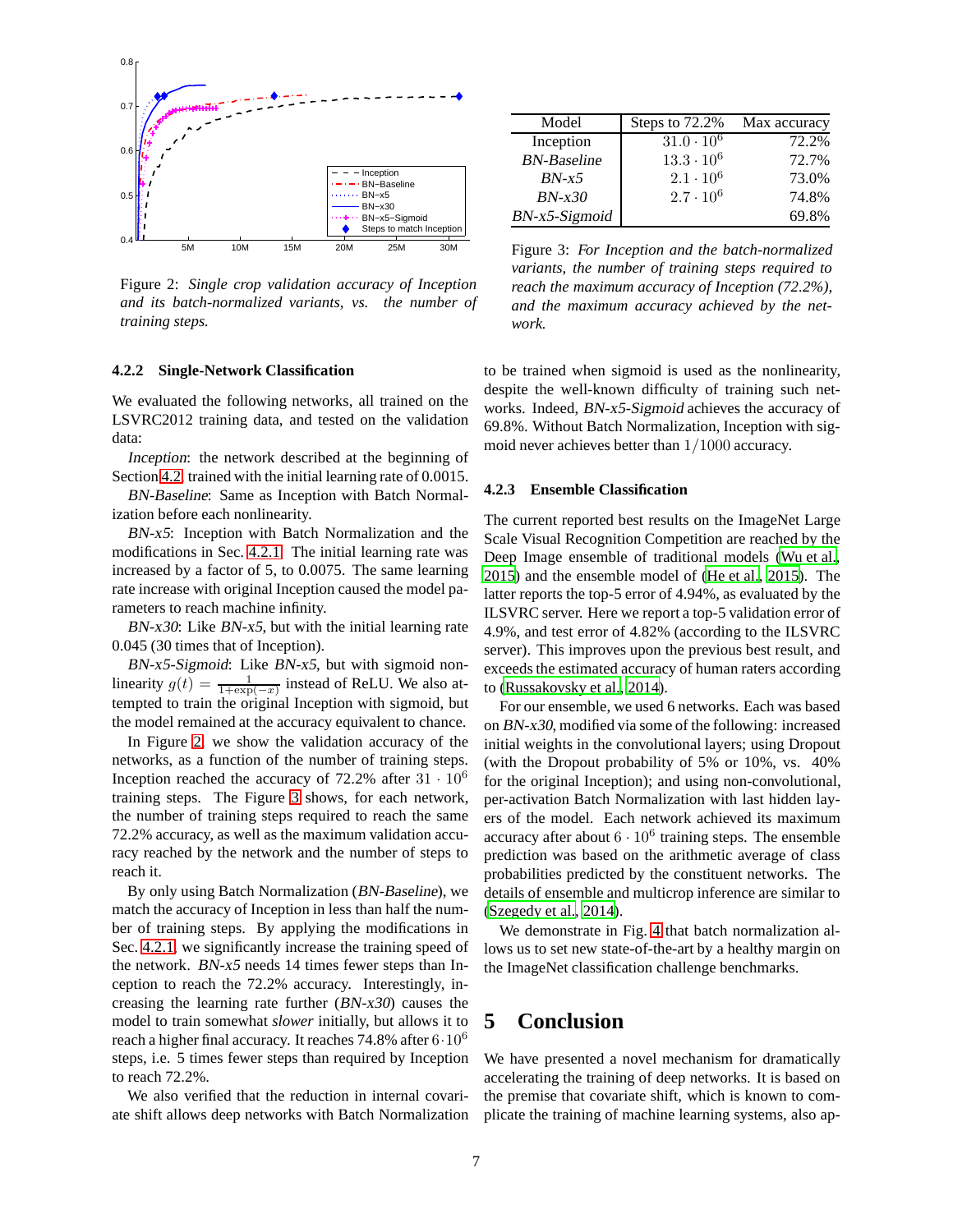| Model                        | Resolution | Crops                    | Models | Top-1 error | Top-5 error |
|------------------------------|------------|--------------------------|--------|-------------|-------------|
| GoogLeNet ensemble           | 224        | 144                      |        |             | 6.67%       |
| Deep Image low-res           | 256        | $\overline{\phantom{0}}$ |        |             | 7.96%       |
| Deep Image high-res          | 512        | $\overline{\phantom{a}}$ |        | 24.88       | 7.42%       |
| Deep Image ensemble          | variable   | $\overline{\phantom{0}}$ |        |             | 5.98%       |
| BN-Inception single crop     | 224        |                          |        | 25.2%       | 7.82%       |
| BN-Inception multicrop       | 224        | 144                      |        | 21.99%      | 5.82%       |
| <b>BN-Inception ensemble</b> | 224        | 144                      | 6      | 20.1%       | $4.9\%*$    |

<span id="page-7-4"></span>Figure 4: *Batch-Normalized Inception comparison with previous state of the art on the provided validation set comprising 50000 images. \*BN-Inception ensemble has reached 4.82% top-5 error on the 100000 images of the test set of the ImageNet as reported by the test server.*

plies to sub-networks and layers, and removing it from internal activations of the network may aid in training. Our proposed method draws its power from normalizing activations, and from incorporating this normalization in the network architecture itself. This ensures that the normalization is appropriately handled by any optimization method that is being used to train the network. To enable stochastic optimization methods commonly used in deep network training, we perform the normalization for each mini-batch, and backpropagate the gradients through the normalization parameters. Batch Normalization adds only two extra parameters per activation, and in doing so preserves the representation ability of the network. We presented an algorithm for constructing, training, and performing inference with batch-normalized networks. The resulting networks can be trained with saturating nonlinearities, are more tolerant to increased training rates, and often do not require Dropout for regularization.

Merely adding Batch Normalization to a state-of-theart image classification model yields a substantial speedup in training. By further increasing the learning rates, removing Dropout, and applying other modifications afforded by Batch Normalization, we reach the previous state of the art with only a small fraction of training steps – and then beat the state of the art in single-network image classification. Furthermore, by combining multiple models trained with Batch Normalization, we perform better than the best known system on ImageNet, by a significant margin.

Interestingly, our method bears similarity to the standardization layer of (Gülçehre  $&$  Bengio, 2013), though the two methods stem from very different goals, and perform different tasks. The goal of Batch Normalization is to achieve a stable distribution of activation values throughout training, and in our experiments we apply it before the nonlinearity since that is where matching the first and second moments is more likely to result in a stable distribution. On the contrary, (Gülcehre  $\&$  Bengio, [2013\)](#page-8-19) apply the standardization layer to the *output* of the nonlinearity, which results in sparser activations. In our large-scale image classification experiments, we have not observed the nonlinearity *inputs* to be sparse, neither with nor without Batch Normalization. Other notable differentiating characteristics of Batch Normalization include the learned scale and shift that allow the BN transform to represent identity (the standardization layer did not require this since it was followed by the learned linear transform that, conceptually, absorbs the necessary scale and shift), handling of convolutional layers, deterministic inference that does not depend on the mini-batch, and batchnormalizing each convolutional layer in the network.

In this work, we have not explored the full range of possibilities that Batch Normalization potentially enables. Our future work includes applications of our method to Recurrent Neural Networks [\(Pascanu et al., 2013\)](#page-8-20), where the internal covariate shift and the vanishing or exploding gradients may be especially severe, and which would allow us to more thoroughly test the hypothesis that normalization improves gradient propagation (Sec. [3.3\)](#page-4-0). We plan to investigate whether Batch Normalization can help with domain adaptation, in its traditional sense – i.e. whether the normalization performed by the network would allow it to more easily generalize to new data distributions, perhaps with just a recomputation of the population means and variances (Alg. [2\)](#page-3-0). Finally, we believe that further theoretical analysis of the algorithm would allow still more improvements and applications.

## **References**

- <span id="page-7-1"></span>Bengio, Yoshua and Glorot, Xavier. Understanding the difficulty of training deep feedforward neural networks. In *Proceedings of AISTATS 2010*, volume 9, pp. 249– 256, May 2010.
- <span id="page-7-3"></span>Dean, Jeffrey, Corrado, Greg S., Monga, Rajat, Chen, Kai, Devin, Matthieu, Le, Quoc V., Mao, Mark Z., Ranzato, Marc'Aurelio, Senior, Andrew, Tucker, Paul, Yang, Ke, and Ng, Andrew Y. Large scale distributed deep networks. In *NIPS*, 2012.
- <span id="page-7-2"></span>Desjardins, Guillaume and Kavukcuoglu, Koray. Natural neural networks. (unpublished).
- <span id="page-7-0"></span>Duchi, John, Hazan, Elad, and Singer, Yoram. Adaptive subgradient methods for online learning and stochastic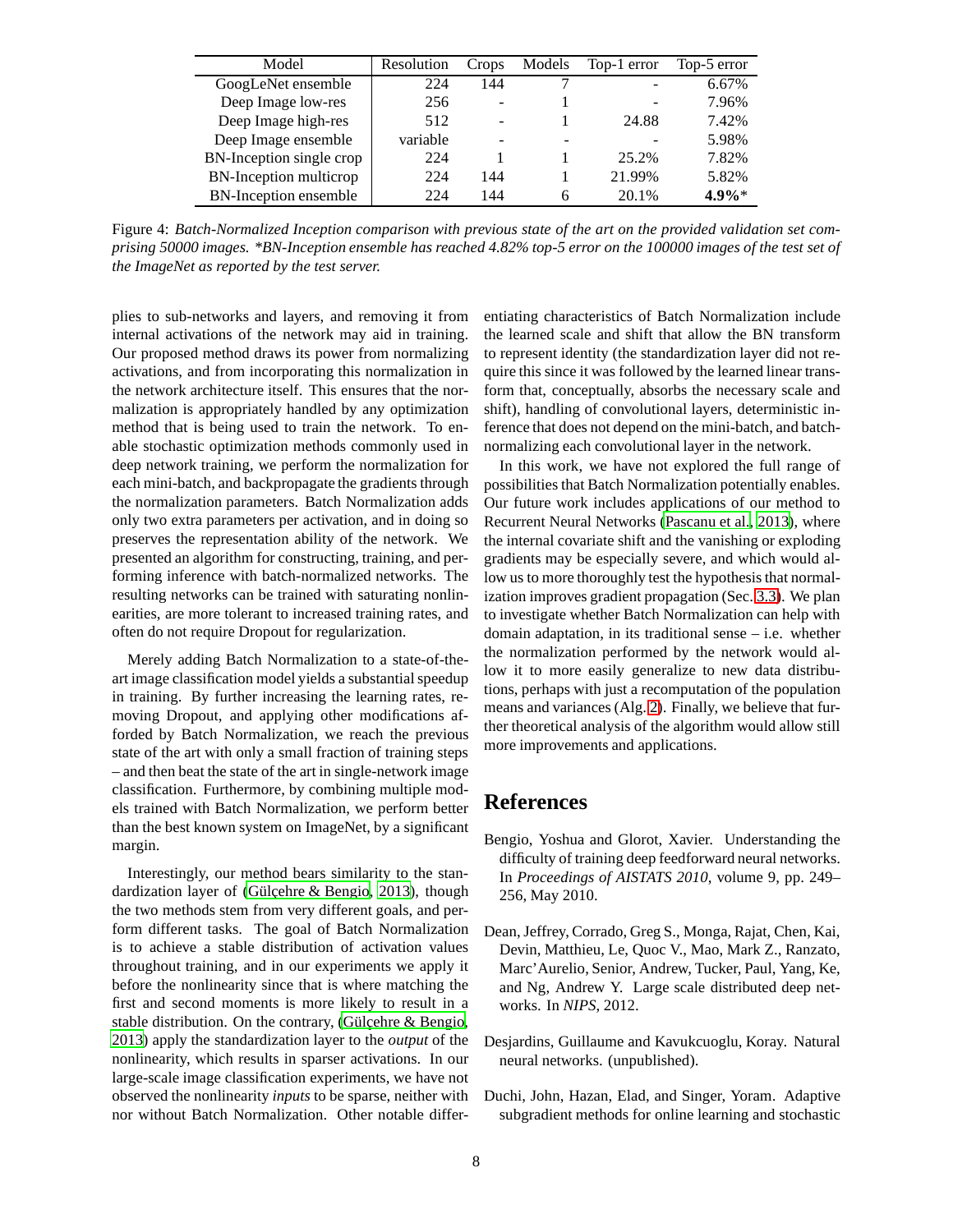optimization. *J. Mach. Learn. Res.*, 12:2121–2159, July 2011. ISSN 1532-4435.

- <span id="page-8-19"></span>Gülçehre, Çaglar and Bengio, Yoshua. Knowledge matters: Importance of prior information for optimization. *CoRR*, abs/1301.4083, 2013.
- <span id="page-8-18"></span>He, K., Zhang, X., Ren, S., and Sun, J. Delving Deep into Rectifiers: Surpassing Human-Level Performance on ImageNet Classification. *ArXiv e-prints*, February 2015.
- <span id="page-8-13"></span>Hyvärinen, A. and Oja, E. Independent component analysis: Algorithms and applications. *Neural Netw.*, 13 (4-5):411–430, May 2000.
- <span id="page-8-2"></span>Jiang, Jing. A literature survey on domain adaptation of statistical classifiers. http://sifaka.cs.uiuc.edu/jiang4/domain\_ 2008. Accessed: 2014-01-24.
- <span id="page-8-14"></span>LeCun, Y., Bottou, L., Bengio, Y., and Haffner, P. Gradient-based learning applied to document recognition. *Proceedings of the IEEE*, 86(11):2278–2324, November 1998a.
- <span id="page-8-6"></span>LeCun, Y., Bottou, L., Orr, G., and Muller, K. Efficient backprop. In Orr, G. and K., Muller (eds.), *Neural Networks: Tricks of the trade*. Springer, 1998b.
- <span id="page-8-12"></span>Lyu, S and Simoncelli, E P. Nonlinear image representation using divisive normalization. In *Proc. Computer Vision and Pattern Recognition*, pp. 1–8. IEEE Computer Society, Jun 23-28 2008. doi: 10.1109/CVPR. 2008.4587821.
- <span id="page-8-3"></span>Nair, Vinod and Hinton, Geoffrey E. Rectified linear units improve restricted boltzmann machines. In *ICML*, pp. 807–814. Omnipress, 2010.
- <span id="page-8-11"></span>O'Neil, Kevin A. Critical points of the singular value decomposition. *SIAM J. Matrix Analysis Applications*, 27 (2):459–473, 2005.
- <span id="page-8-20"></span>Pascanu, Razvan, Mikolov, Tomas, and Bengio, Yoshua. On the difficulty of training recurrent neural networks. In *Proceedings of the 30th International Conference on Machine Learning, ICML 2013, Atlanta, GA, USA, 16- 21 June 2013*, pp. 1310–1318, 2013.
- <span id="page-8-10"></span>Povey, Daniel, Zhang, Xiaohui, and Khudanpur, Sanjeev. Parallel training of deep neural networks with natural gradient and parameter averaging. *CoRR*, abs/1410.7455, 2014.
- <span id="page-8-9"></span>Raiko, Tapani, Valpola, Harri, and LeCun, Yann. Deep learning made easier by linear transformations in perceptrons. In *International Conference on Artificial Intelligence and Statistics (AISTATS)*, pp. 924–932, 2012.
- <span id="page-8-16"></span>Russakovsky, Olga, Deng, Jia, Su, Hao, Krause, Jonathan, Satheesh, Sanjeev, Ma, Sean, Huang, Zhiheng, Karpathy, Andrej, Khosla, Aditya, Bernstein, Michael, Berg, Alexander C., and Fei-Fei, Li. ImageNet Large Scale Visual Recognition Challenge, 2014.
- <span id="page-8-4"></span>Saxe, Andrew M., McClelland, James L., and Ganguli, Surya. Exact solutions to the nonlinear dynamics of learning in deep linear neural networks. *CoRR*, abs/1312.6120, 2013.
- <span id="page-8-1"></span>Shimodaira, Hidetoshi. Improving predictive inference under covariate shift by weighting the log-likelihood function. *Journal of Statistical Planning and Inference*, 90(2):227–244, October 2000.
- <span id="page-8-5"></span>Srivastava, Nitish, Hinton, Geoffrey, Krizhevsky, Alex, Sutskever, Ilya, and Salakhutdinov, Ruslan. Dropout: A simple way to prevent neural networks from overfitting. *J. Mach. Learn. Res.*, 15(1):1929–1958, January 2014.
- <span id="page-8-0"></span>Sutskever, Ilya, Martens, James, Dahl, George E., and Hinton, Geoffrey E. On the importance of initialization and momentum in deep learning. In *ICML (3)*, volume 28 of *JMLR Proceedings*, pp. 1139–1147. JMLR.org, 2013.
- <span id="page-8-15"></span>Szegedy, Christian, Liu, Wei, Jia, Yangqing, Sermanet, Pierre, Reed, Scott, Anguelov, Dragomir, Erhan, Dumitru, Vanhoucke, Vincent, and Rabinovich, Andrew. Going deeper with convolutions. *CoRR*, abs/1409.4842, 2014.
- <span id="page-8-7"></span>Wiesler, Simon and Ney, Hermann. A convergence analysis of log-linear training. In Shawe-Taylor, J., Zemel, R.S., Bartlett, P., Pereira, F.C.N., and Weinberger, K.Q. (eds.), *Advances in Neural Information Processing Systems 24*, pp. 657–665, Granada, Spain, December 2011.
- <span id="page-8-8"></span>Wiesler, Simon, Richard, Alexander, Schlüter, Ralf, and Ney, Hermann. Mean-normalized stochastic gradient for large-scale deep learning. In *IEEE International Conference on Acoustics, Speech, and Signal Processing*, pp. 180–184, Florence, Italy, May 2014.
- <span id="page-8-17"></span>Wu, Ren, Yan, Shengen, Shan, Yi, Dang, Qingqing, and Sun, Gang. Deep image: Scaling up image recognition, 2015.

## **Appendix**

#### **Variant of the Inception Model Used**

Figure [5](#page-10-0) documents the changes that were performed compared to the architecture with respect to the GoogleNet archictecture. For the interpretation of this table, please consult [\(Szegedy et al.](#page-8-15), [2014\)](#page-8-15). The notable architecture changes compared to the GoogLeNet model include: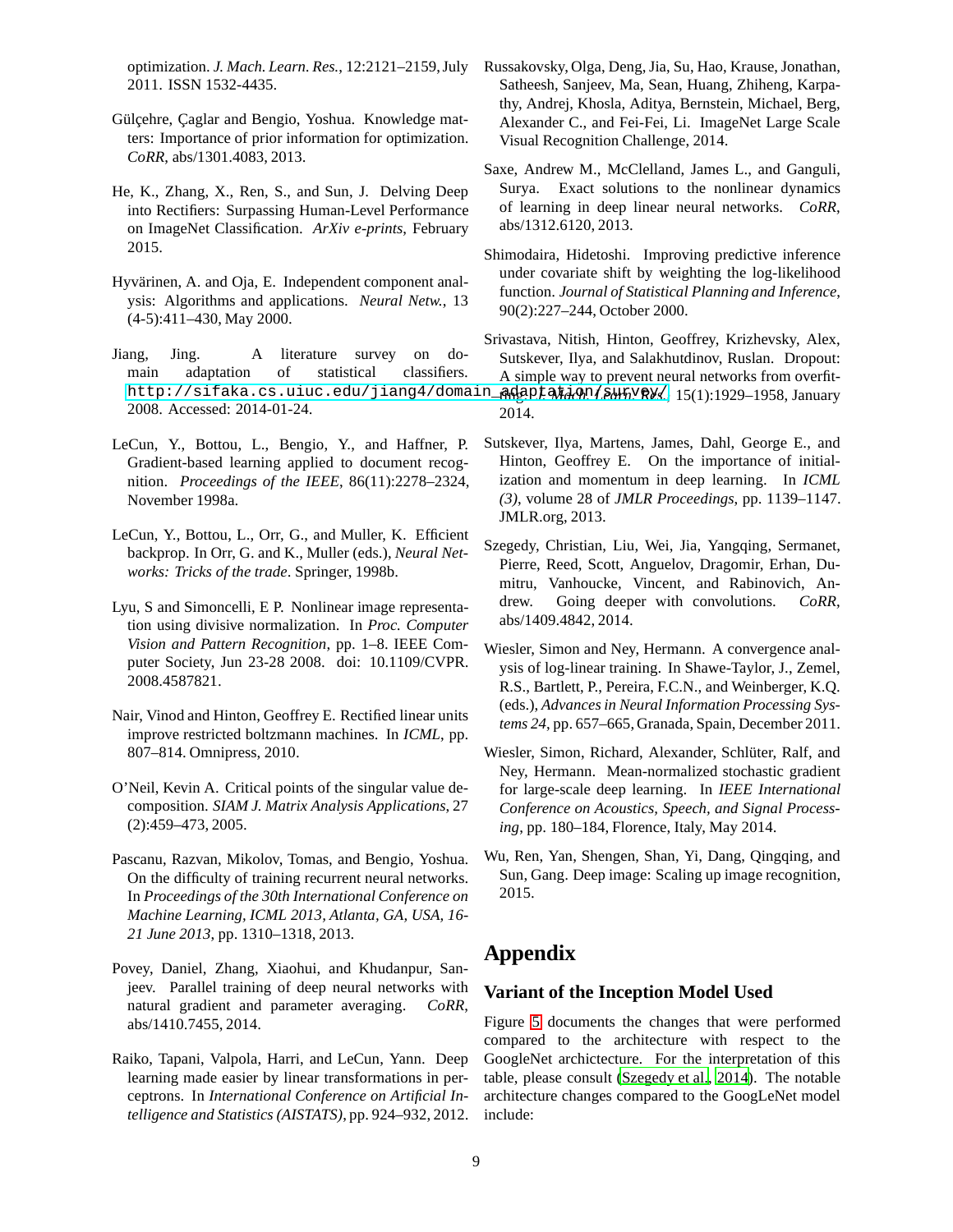- The  $5\times5$  convolutional layers are replaced by two consecutive  $3\times3$  convolutional layers. This inconsecutive  $3\times 3$  convolutional layers. creases the maximum depth of the network by 9 weight layers. Also it increases the number of parameters by 25% and the computational cost is increased by about 30%.
- The number  $28 \times 28$  inception modules is increased from 2 to 3.
- Inside the modules, sometimes average, sometimes maximum-pooling is employed. This is indicated in the entries corresponding to the pooling layers of the table.
- There are no across the board pooling layers between any two Inception modules, but stride-2 convolution/pooling layers are employed before the filter concatenation in the modules 3c, 4e.

Our model employed separable convolution with depth multiplier 8 on the first convolutional layer. This reduces the computational cost while increasing the memory consumption at training time.